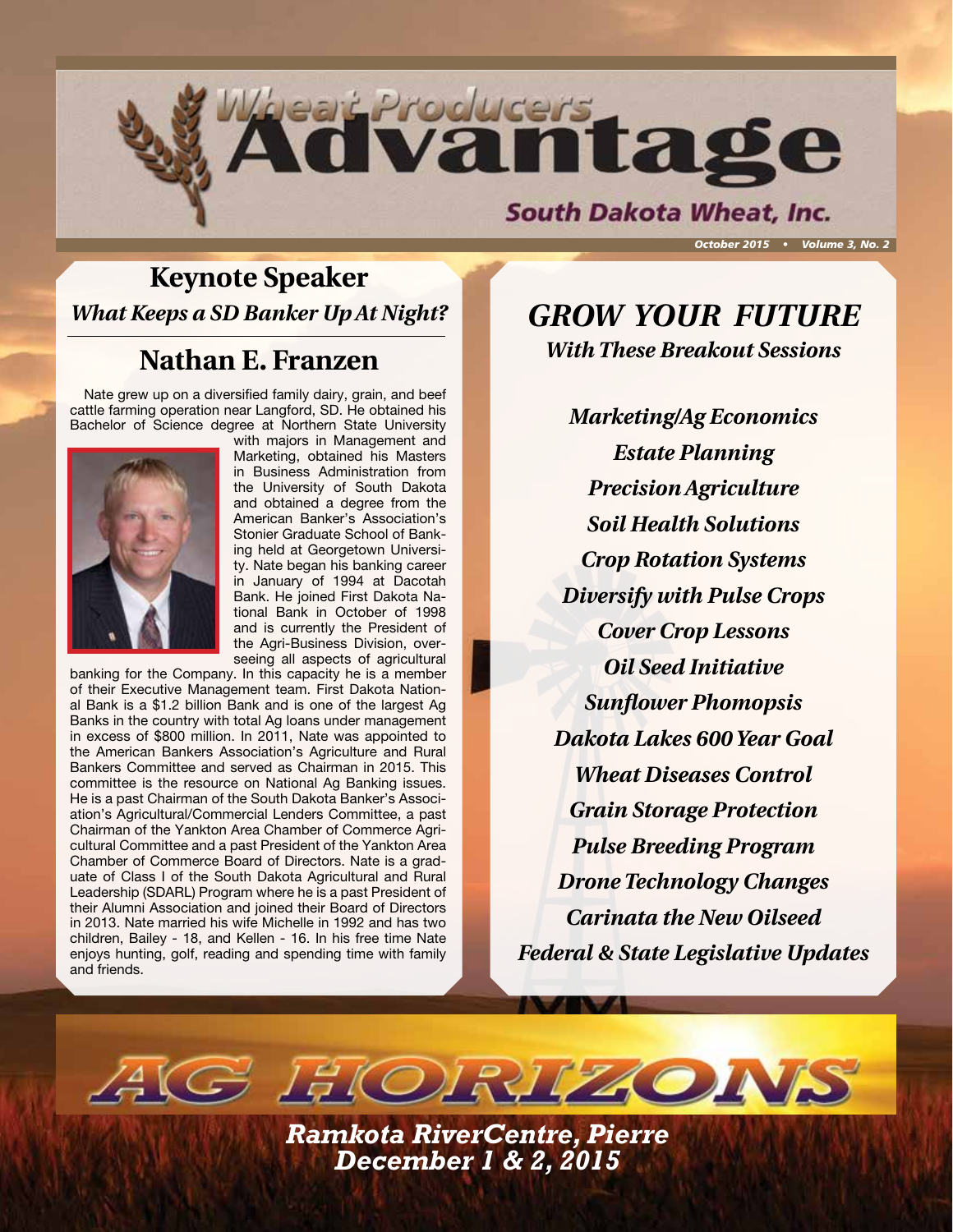

#### **Directors**

DISTRICT 1 Shannon DePoy, Lantry

DISTRICT 2 Julian Roseth, Midland

DISTRICT 3 Tanner Handcock, Wall

DISTRICT 4 Doug Simons, St. Lawrence

DISTRICT 5 Todd Mangin, Gettysburg

DISTRICT 6 Carl Schwab, Andover

DISTRICT 7 Paul Hetland, Mitchell

Caren Assman, Executive Director PO Box 667 Pierre, SD 57501 Office: (605) 224-4418 www.sdwheat.org wheatinc@midco.net





Reid Christopherson, Executive Director Office: (605) 773-4645 Chet Edinger, Mitchell Darrell Davis, Ipswich Terry Hand, Midland Clinton Vanneman, Ideal Leo Warrington, Bristol

### *Reid Christopherson, Executive Director, South Dakota Wheat Commission*

# **Wheat — A Global Affair**

It is easy to become lulled into the mindset that wheat is a local issue. Local land prices. Local seed options. Local weather. Local labor. Local markets. But, these factors are only the start of the wheat journey.

I had the tremendous opportunity this past month to be reminded that wheat truly is a global affair. I attended the 10-day "Grain Procurement Management for Importers" Course offered by the Northern Crops Institute. Although the course started on the campus of North Dakota State University, in Fargo, it would later move to the Port of Duluth, the Minneapolis Grain Exchange and finally the CHS barge loading terminal near Savage, Minnesota.

I was one of only three participants from the United States. The remaining 29 participants represented 17 other countries. The tremendous diversity is highlighted in the picture that accompanies this article. They were generally a very young group of professionals that will certainly provide influence for decades to come. Beyond the geography was equal diversity in the roles they played within the wheat industry. One young woman from Germany represented the ninth generation of her family to assume leadership of a durum mill that can actually be traced back to the 1300's. Many of the participants held senior grain purchasing positions with one of the major grain buyers in the world. Others were employed by the largest of food processors and distribution chains within their country and continent.

Informal conversations over the length of the course continuously emphasized their expectations of U.S. wheat. High milling quality. Clean and consistent grain. Competitive pricing within the global market with ever-changing currency valuations and foreign government interventions.

Throughout the course it was my great pleasure to tell the story of South Dakota Wheat! Perhaps that next bushel of wheat that you sell will eventually find its way to their organization!



*2 South Dakota Wheat, Inc.*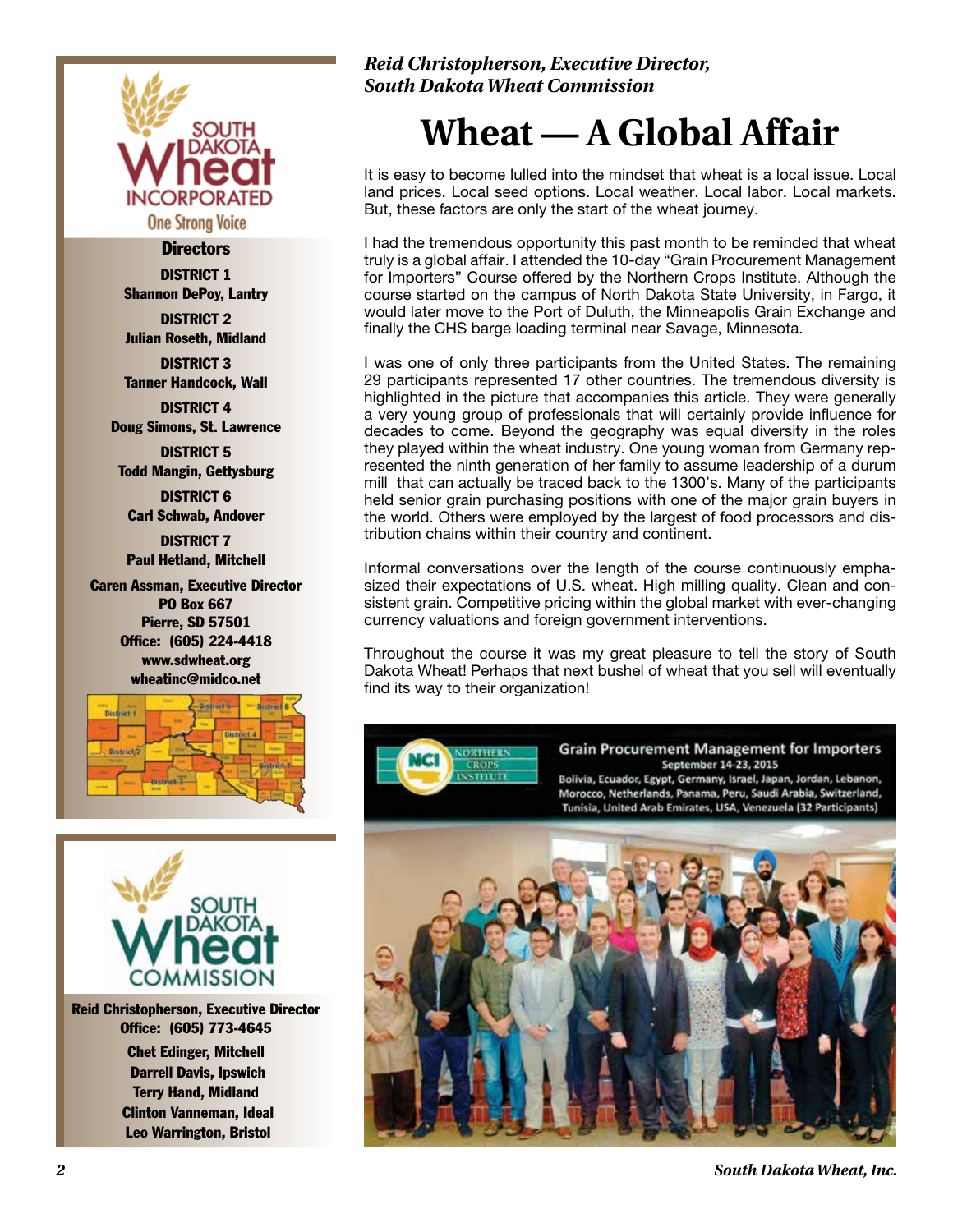# *Lucas Lentsch, Secretary of Agriculture* **Rail Improving in South Dakota**



The railroad companies who serve South Dakota provide a crucial link for getting our state's agricultural products to market, both nationally and internationally. About half of the commodities shipped via rail in South Dakota are agricultural products.

Our state has only a single Class I carrier and is a landlocked state, both factors that greatly reduce the options producers have for shipping products out of the state. As a result, agriculture relies heavily on rail and trucking to move our products.

In recent years, there have been significant commitments from state and private resources to make upgrades to rail infrastructure. These investments come in the form of track upgrades and adding engines and cars to our fleet to help prevent a severe backlog like we experienced in 2013 and 2014.

At the state level, Gov. Daugaard has committed \$56 million for rail improvement projects in South Dakota. These funds are being used for a variety of projects around the state, including the reconstruction of more than 104 miles of the Mitchell to Rapid City (MRC) Rail Line and upgrading rail line between Chamberlain and Presho. The state has also partnered with Dakota & Iowa Railroad to invest \$7.3 million to modernize the Sioux Valley Line in southeast South Dakota. Finally, an \$11.5 million upgrade of the Britton Line in northeast South Dakota includes constructing the south leg of a wye at Jarrett Junction. This will include the replacement of 29 miles of light rail with heavy rail.

These state improvements are complemented by investments made by private industry. For example, BNSF Railway has committed \$700 million in the region to expand rail capacity and enhance



safety. These improvements will enhance our ability to move products to market, especially to ports in the Pacific Northwest. Additionally, the Rapid City, Pierre & Eastern Railroad (RCP&E) has been working with the state, as part of the Governor's rail plan, to construct two new siding locations along the old DM&E line. The \$7.5 million project includes a 10,000-foot siding in the Huron area and a 7,500-foot siding near Aurora. These two locations have long been chokepoints in the state that will be alleviated by the improvements.

While technological advancements continue to transform agriculture, rail remains tried and true. The improvements that we have seen with the rail system here in South Dakota will allow it to accommodate the ever changing agriculture industry.



### *Agriculture Reauthorizations Act of 2015 Passes in the House*

The House passed the Agriculture Reauthorizations Act of 2015, and President Obama signed the bill into law. The Agriculture Reauthorizations Act of 2015 includes three separate titles, including one to reauthorize the Grain Standards Act for five years. This component of the bill would require the USDA's Federal Grain Inspection Service to immediately take such steps as are necessary to resume inspections when a delegated state agency discontinues services. Additionally, the reauthorization will require a recertification process, including a public comment period for delegated state agencies, as well as several reporting requirements to ensure transparency.

### *Senate Hearing Focuses on Army Corps*

The Senate Environment and Public Works Committee held a hearing with Jo-Ellen Darcy, assistant secretary of the Army for Civil Works, discussing the Waters of the U.S. regulation. Senators focused on the comments of Army Corps of Engineers staff in memos regarding negotiations with the EPA on the final rule issued in May. The internal memos, released during a committee meeting in the House of Representatives in July, raise questions about the involvement of the Army Corps and extensive questions the staff raised regarding elements of the regulation, including definitions of which waters would become jurisdictional under the final regulation. Assistant Secretary Darcy stated that she supports the regulation and stands behind the final rule.

Lawsuits against the EPA and the Army Corps of Engineers are pending in several states. NAWG supports providing regulatory relief from the expansive Waters of the U.S. regulation and urges Congress to pass standalone legislation to send the regulation back to EPA and the Army Corps or restrict funding to the agencies to prohibit implementation in end of year funding bills.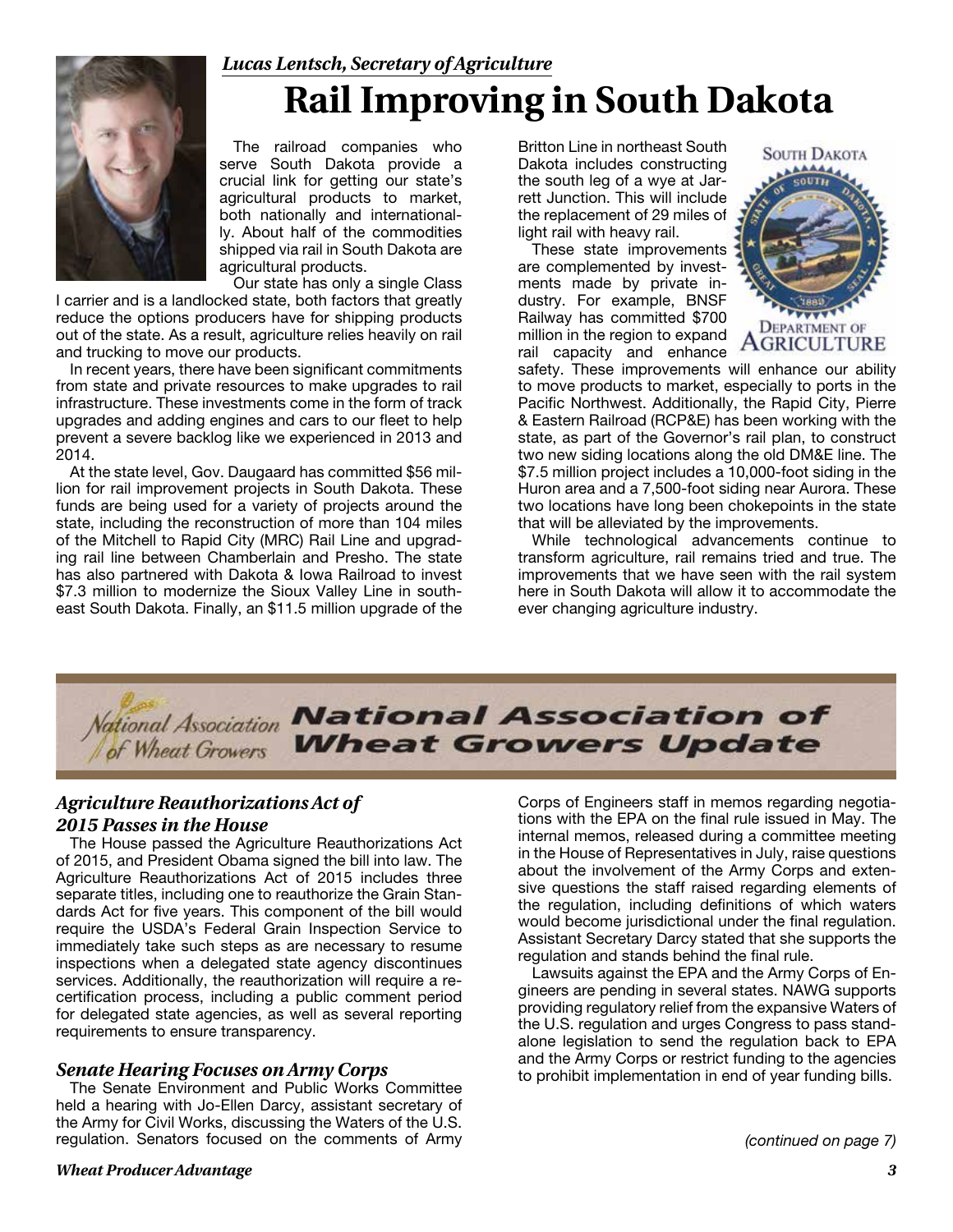# **Ag Horizons**

## *Ramkota RiverCentre, Pierre December 1 & 2, 2015*

#### **Conference Hosts**

SD Crop Improvement Association, SD Oilseeds Council, SD Pulse Growers, SD Seed Trade Association, SD Soil Health Coalition, SD Wheat Inc., SD Conservation Districts

| Please print |        |      |  |
|--------------|--------|------|--|
| Name:        |        |      |  |
| Address:     |        |      |  |
| City:        | State: | Zip: |  |

#### **Per-Person Cost if pre-registered by November 20, 2015 is \$85. After November 20, 2015 cost is \$95.**

*Do you have any dietary (including food allergies) or special accommodation needs we should be aware of?*

| Please check meal participation |                                                                |               | <b>Registration Fee</b> |       |                       |                       |
|---------------------------------|----------------------------------------------------------------|---------------|-------------------------|-------|-----------------------|-----------------------|
|                                 | December 1                                                     |               | December 2              |       | Full                  | 1/2                   |
| Name of attendee                | Lunch                                                          | Game<br>Night | Breakfast               | Lunch | Conference<br>\$85.00 | Conference<br>\$50.00 |
|                                 |                                                                |               |                         |       |                       |                       |
|                                 |                                                                |               |                         |       |                       |                       |
|                                 |                                                                |               |                         |       |                       |                       |
|                                 |                                                                |               |                         |       |                       |                       |
|                                 |                                                                |               |                         |       |                       |                       |
|                                 |                                                                |               |                         |       |                       |                       |
|                                 |                                                                |               |                         |       |                       |                       |
|                                 | Late Fee after November 20th + \$10 per person<br><b>TOTAL</b> |               |                         |       |                       |                       |
|                                 |                                                                |               |                         |       |                       |                       |

*Return form and check to: Ag Horizons Conference • PO Box 667 • Pierre, SD 57501*

# *Room Reservation Information* **Ramkota RiverCenter** Phone 605-224-4418 \$92 or \$102 (must contact SDWI office) Club House Phone 605-494-2582 Single or Double \$119.00 Governors Inn **Phone 605-224-4200** Single or Double \$80.00 (state rate accepted) Days Inn Phone 605-224-0411 Single or Double \$73.00 (state rate accepted)

★ ★ ★ ★ ★ *Reservation deadline for convention room rate is November 1, 2015* ★ ★ ★ ★ ★

*Questions or Comments: Call 605-224-4418 or email wheatinc@midco.net*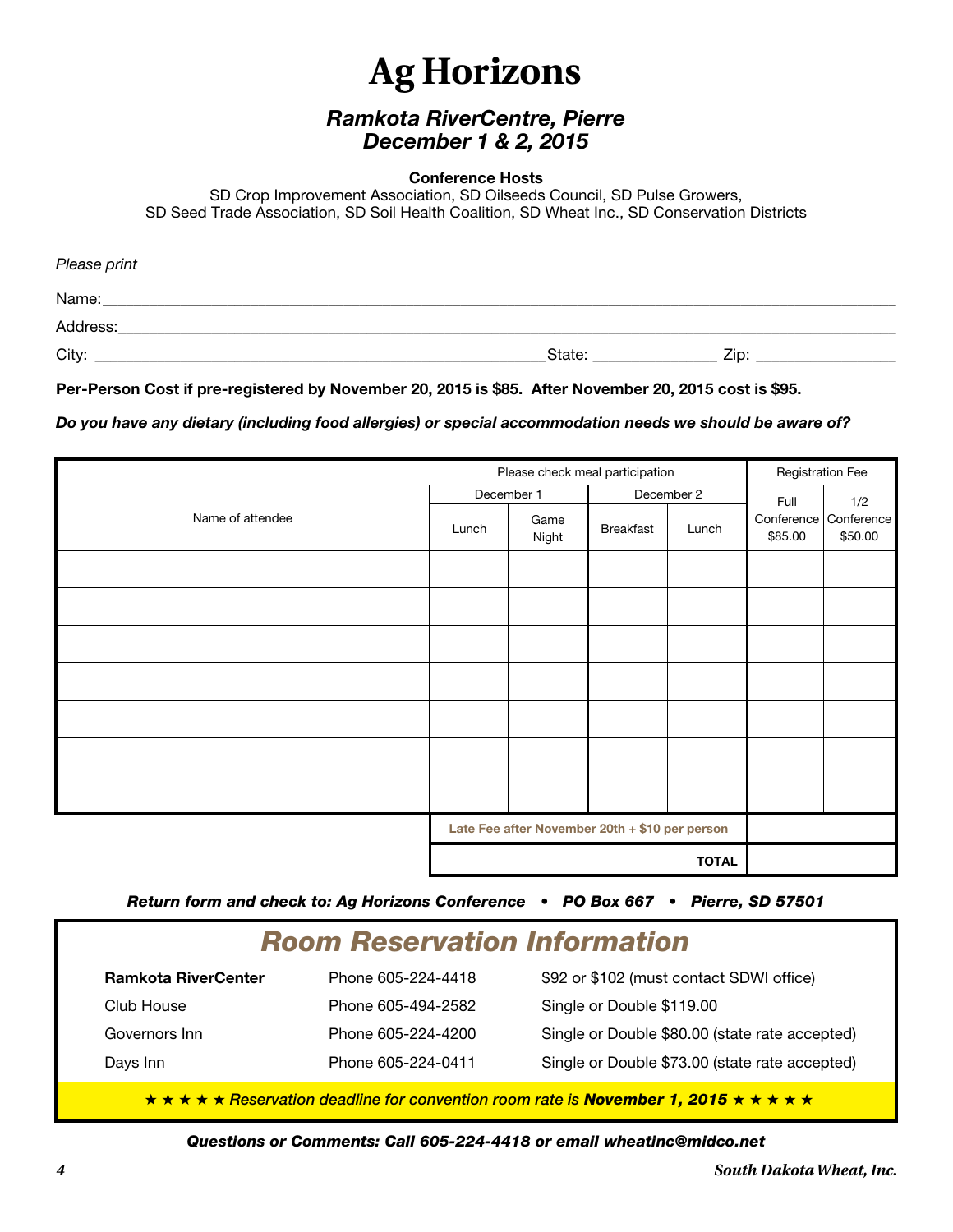TIENTRATIVE AG HORIZONS AGENDA

**VENNIKAILI** 

### *Tuesday, December 1, 2015*

41 1 1 1 1 1 1 1 1 1 1 1 1 1 1

| $7:30 - 8:00$                      | Lobby                           | <b>Breakfast</b>                                                      |  |  |
|------------------------------------|---------------------------------|-----------------------------------------------------------------------|--|--|
| $8:00 - 8:50$                      | <b>Amphitheatre I</b>           | Advances in Cropping Systems - Jeff Zimprich, NRCS                    |  |  |
|                                    | Gallery B & C                   | <b>SD Conservation Districts Natural Resources</b>                    |  |  |
|                                    |                                 | <b>Stewardship Committee Meeting</b>                                  |  |  |
| $9:00 - 9:50$                      | <b>Lake Sharpe</b>              | Winter Wheat Breeding for SD - Sunish Sehgal                          |  |  |
|                                    | <b>Gallery D &amp; E</b>        | Estate Planning - Stulken, Petersen, Lingle, Walti, & Jones, LLP      |  |  |
|                                    | <b>Lake Lewis &amp; Clark</b>   | <b>Practicing Precision Agriculture - Nick Jorgenson</b>              |  |  |
|                                    | Gallery B & C                   | SD Conservation Districts District Capacity Committee Meeting         |  |  |
|                                    | 10:00 - 10:50 Breakout Sessions |                                                                       |  |  |
|                                    | Gallery D & E                   | Dynamics of Soil Health - Jeff Hemingway,                             |  |  |
|                                    | <b>Lake Francis Case</b>        | Flexibilities in the Endangered Species Act -                         |  |  |
|                                    |                                 | Scott Larson, US Fish & Wildlife Service                              |  |  |
|                                    | <b>Lake Lewis &amp; Clark</b>   | Crop Rotation Economics - Mitchell Technical Institute                |  |  |
|                                    | Gallery B & C                   | SD Conservation Districts Public Relations Committee Meeting          |  |  |
|                                    | 11:00 - 11:50 Amphitheatre I    | Soil Health in Corn Soybean Rotations - Dan Gillespie, NRCS           |  |  |
| <b>12:00 Noon</b>                  | <b>Gallery AFG</b>              | Luncheon - SDSU Dean Dunn, Department of Ag & Biological Sciences     |  |  |
|                                    |                                 | Sponsored by SD Wheat Commission                                      |  |  |
| $1:00 - 1:50$                      | <b>Amphitheatre II</b>          | What Keeps a SD Banker Up At Night? - Nate Franzen, First Dakota Bank |  |  |
| $2:00 - 2:50$                      | <b>Breakouts</b>                |                                                                       |  |  |
|                                    | <b>Lake Sharpe</b>              | <b>GROWING with Pulse Crops - Four Member Panel</b>                   |  |  |
|                                    | Gallery D & E                   | <b>Cover Crops/Lessons Learned - Producer Panel</b>                   |  |  |
|                                    | <b>Lake Lewis &amp; Clark</b>   | <b>SD Oil Seed Initiative - SDSU Researchers</b>                      |  |  |
|                                    | <b>Gallery G</b>                | <b>Timing for Wheat Disease Management - Emmanuel Byamukama</b>       |  |  |
| $2:50 - 3:00$                      | <b>Lake Oahe Lobby</b>          | Cookie Break - Sponsored by Farm Credit Services                      |  |  |
| $3:00 - 3:50$                      | <b>Amphitheatre I</b>           | 600 Year Goal of Dakota Lakes - Dwayne Beck, SDSU                     |  |  |
| $3:00 - 5:00$                      | Gallery B & C                   | <b>SD Conservation Districts Business Session</b>                     |  |  |
|                                    |                                 |                                                                       |  |  |
| $4:00 - 4:50$                      | <b>Breakouts</b>                |                                                                       |  |  |
|                                    | <b>Lake Sharpe</b>              | <b>Protect Grain Storage from Insect Infestation - Paul Drache</b>    |  |  |
|                                    | <b>Lake Francis Case</b>        | Leaf Spot & Root Diseases of Wheat - Shaukat Ali                      |  |  |
|                                    | Lake Lewis & Clark              | Pulse Breeding Program for North Central US - Dr. Kevin McPhee NDSU   |  |  |
| $5:00 - 7:00$                      | Lobby                           | Exhibit Area - Social Hour, Game Night and Silent Auction             |  |  |
|                                    |                                 |                                                                       |  |  |
| <b>Wednesday, December 2, 2015</b> |                                 |                                                                       |  |  |
| $8:00 - 8:50$                      | <b>Gallery AFG</b>              | <b>Breakfast</b>                                                      |  |  |
| $8:15 - 8:50$                      | <b>Lake Sharpe</b>              | SD Wheat Inc. Annual Meeting                                          |  |  |
| $9:00 - 10:00$                     | Amphitheatre I                  | Commerce, Science & Transportation Update - US Senator John Thune     |  |  |
| $9:00 - 10:50$                     | Gallery B & C                   | <b>Conservation District Supervisor's Legal Responsibilities</b>      |  |  |
| $10:00 - 10:50$                    | <b>Breakout</b>                 |                                                                       |  |  |
|                                    | Gallery D & E                   | Drone Technology in Ag Today - Eric Muller                            |  |  |
|                                    | <b>Lake Francis Case</b>        | Managing Sunflower Phomopsis - F. Mathew and T. Olson                 |  |  |
|                                    | Lake Lewis & Clark              | <b>Practicing Precision Agriculture - Nick Jorgenson</b>              |  |  |
| $11:00 - 11:50$                    | <b>Breakouts</b>                |                                                                       |  |  |
|                                    | Lake Sharpe                     | Estate Planning - Stulken, Petersen, Lingle, Walti, & Jones, LLP      |  |  |
|                                    | Gallery D & E                   | <b>OPEN</b>                                                           |  |  |
|                                    | <b>Lake Francis Case</b>        | Introducing Carinata as a new Oilseed for South Dakota                |  |  |
|                                    | Lake Lewis & Clark              | Dynamics of Soil Health - Jeff Hemingway,                             |  |  |
| <b>12:00 Noon</b>                  | <b>Gallery AFG</b>              | Luncheon "Growing our Future," - SD Ag Secretary Lucas Lentsch        |  |  |

*\*Continuing Education Units (CEUs) for the Certified Crop Advisor Program are pending.*

*Wheat Producer Advantage 5*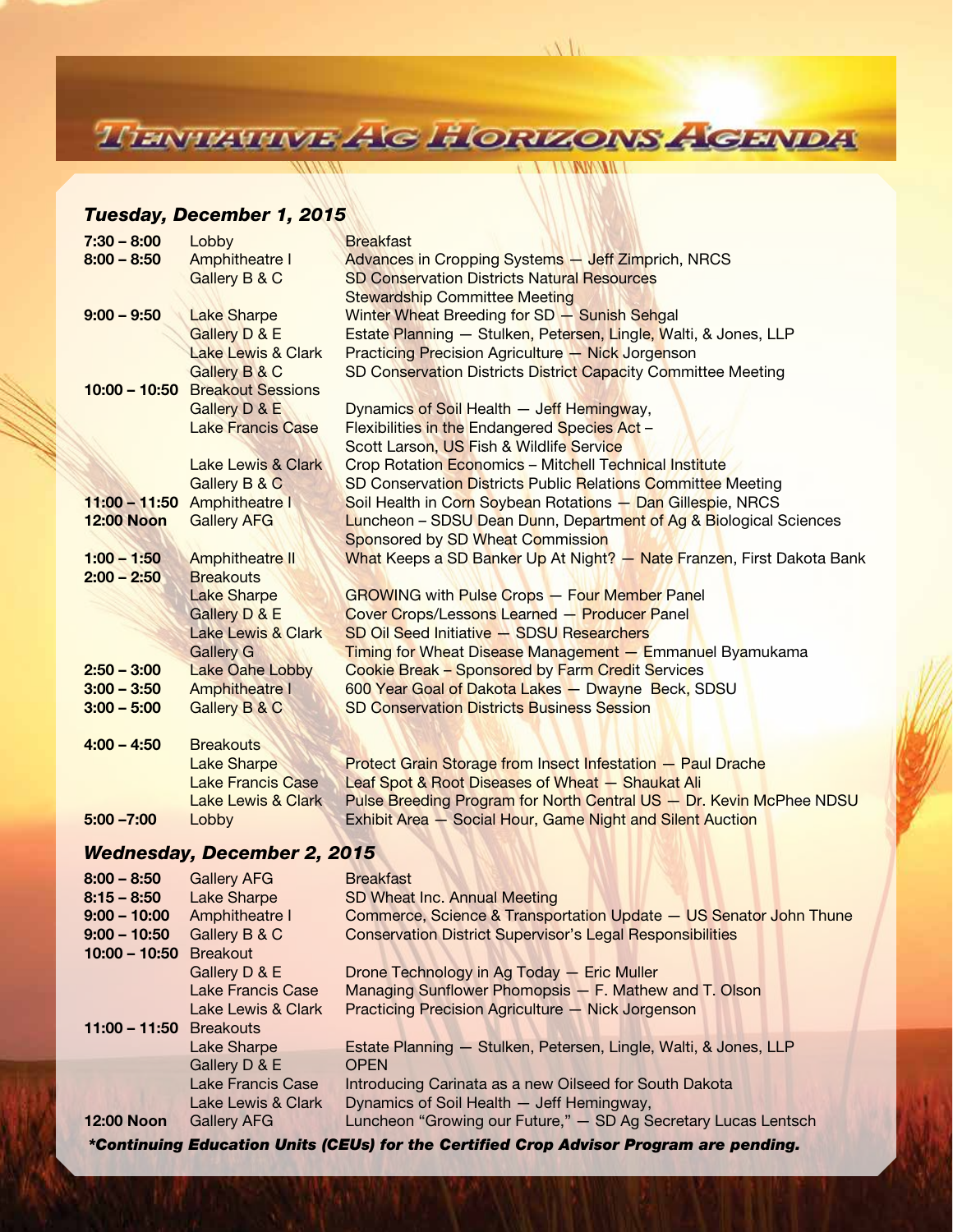

## *Thanks to Taiwan Flour Millers for Their Commitment to U.S. Wheat*

Representatives of the Taiwan Flour Millers Association (TFMA) visited Washington, DC, the week of Sept. 14 as part of a biennial Agricultural Trade Goodwill Mission to the United States. TFMA imports wheat on behalf of all 20 Taiwanese flour mills and has been a loyal customer of U.S. wheat producers for many years.

At a signing ceremony in the U.S. Capitol, USW President Alan Tracy and Shin-Yao Lin, chief executive officer of Top Food Flour Mill in Taipei, Taiwan, and current TFMA Executive Director, co-signed a letter of intent committing TFMA to purchase U.S. wheat (see photo in the online edition of "Wheat Letter.") Representatives of the U.S. Grains Council and the American Soybean Association co-signed separate letters with other Taiwanese buyers. The letters committed Taiwanese buyers to purchase approximately \$3.03 billion worth of U.S. wheat, corn and co-products, and soybeans by 2017.

Delegates from TFMA started their visit to the United States as honored guests of the Idaho Wheat Commission at the Lewiston Roundup Rodeo Sept. 12 (see photo in the



online edition of "Wheat Letter.") After the events in Washington, DC, the flour millers continued their part of the mission Sept. 17 with visits to Kansas, Montana and Washington to meet with state wheat commission and government representatives before returning to Taiwan Sept. 23.

"U.S. wheat farmers have maintained a trade office in Taipei since 1966," Tracy said. "We are proud of that and also quite proud that USW Country Director Ron Lu has been a faithful part of that service for more than 33 years. We want to thank our customers at TFMA for importing significantly more U.S. wheat than the 1.7 MMT in the agreement signed in 2013."

## *Japanese Millers Trade Team Visit Three States*

In 2016, the USW will mark 60 years with a marketing office in Japan, so it comes as no surprise that in marketing year 2014/15, Japan was the single largest buyer of wheat from the United States. In the same year, Japan was also the biggest market for U.S. HRS and SW wheat. To learn more about the high quality wheat to which their customers have become accustomed, a team of mid-level managers from Japanese flour mills have been visiting Oregon, Idaho and Montana since Sept. 20, 2015.

Millers on this team are executives from milling companies representing Japan's National Cooperative of Millers. The first trade team from this group of millers visited the United States in 2014. USW collaborated with the Montana Wheat and Barley Committee, Oregon Wheat Commission and Idaho Wheat Commission to organize and host this year's visit.

"These mid-level managers will eventually ascend to senior management positions and hopefully take with them an understanding that the United States produces the highest quality wheat for Japan," said Steve Wirsching, USW vice president and director of the West Coast Office in Portland, OR. "This trade team visit creates an opportunity for us to increase their positive view of U.S. wheat and ensure we can continue to compete in Japan in the future."

The milling managers began their trip in Portland, hosted by the USW West Coast Office, for briefings with the Federal Grain Inspection Service (FGIS) and Wheat Marketing Center. While in Oregon, the team also toured the Columbia Grain export terminal and visited OMIC USA. Continuing their trip in Boise, ID, the team met with Scoular Grain and the Idaho State Department of Agriculture and toured the Swan Falls Dam and lock system on the Snake River. To complete their tour of the Pacific Northwest, the team traveled to Montana to tour shuttle train loading facilities operated by Gavilon Grain in Chester and United Grain in Moccasin. Other stops include the Central Ag Research Center near Moccasin and Myllymaki Farms outside of Livingston. Throughout their trip, the team members have met with wheat farmers the sponsoring state wheat commis-*Corporate Sponsor* sions and others who manage the U.S. wheat supply chain.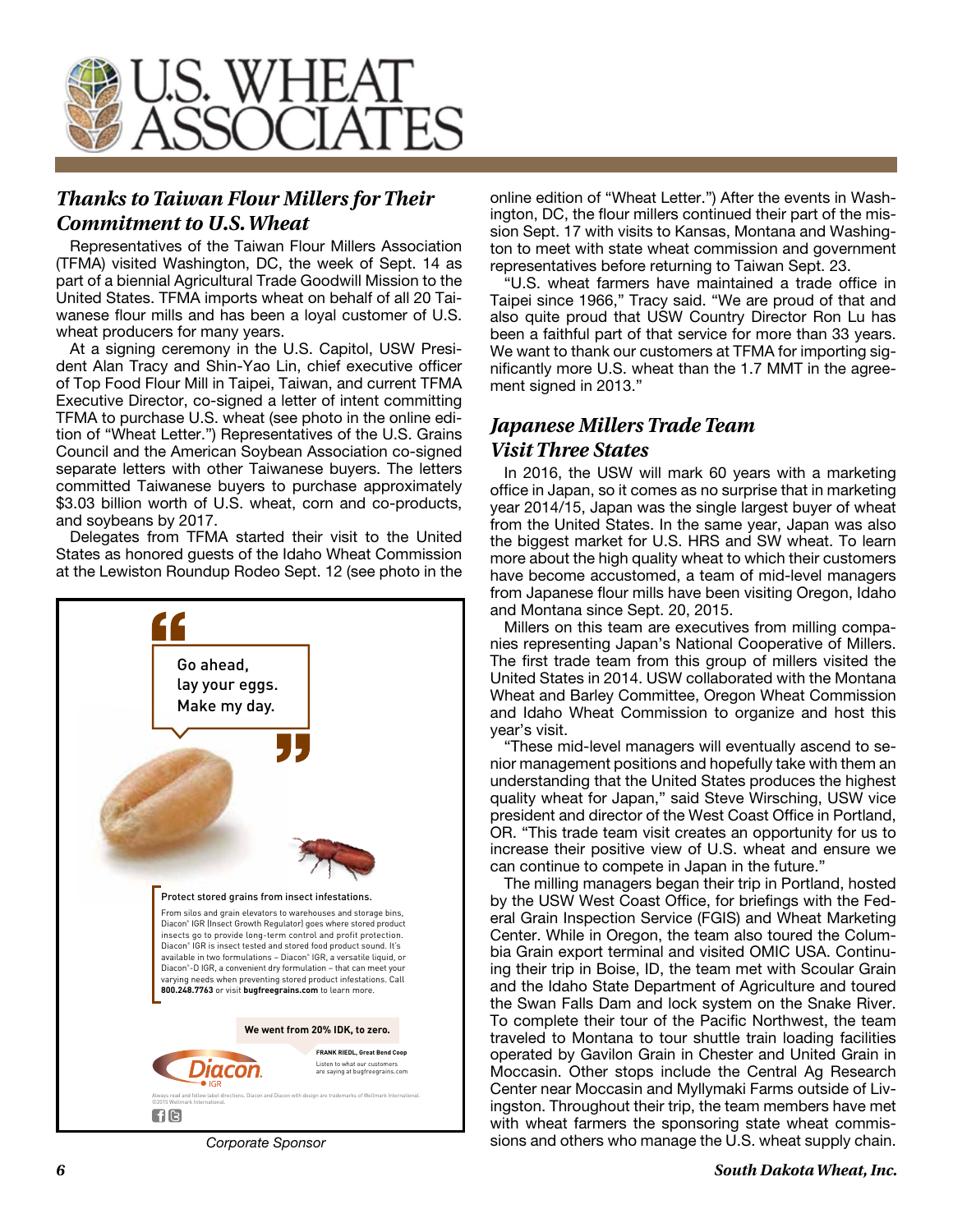## *Ruth Beck, SDSU Agronomy Crops Field Specialist*

# **Cheatgrass Control in Winter Wheat**

Winter wheat fields around South Dakota are beginning to green up. The addition of rain, as the forecast is predicting, should provide excellent growing conditions for fall growth. Unfortunate ly, these same conditions will also provide ideal growing conditions for winter annual weeds. These weeds germinate in the fall, over winter as a seedling or in a vegetative state and then are



able to resume growth in the early spring. This group of weeds can often be the most troublesome in winter wheat due to their similar life cycle.

Specifically troublesome are the weeds Japanese and downy brome. These two weeds are commonly clumped together and referred to as cheatgrass, although true cheatgrass is not commonly found in South Dakota. Japanese and downy brome can be difficult to remove from winter wheat due to having a similar life cycle and the fact that they are grasses. Japanese brome often emerges later in the fall than downy brome and is more sensitive to herbicide applications. Downy brome seeds have long awns so the

the later emerging weeds. There are a number of herbicide options for "cheatgrass" control. Applicators should be sure to read the label of any product being applied. Many of these products have crop rotation restrictions for a number of months.

head looks "fuzzier" and seeds get a purplish color when

Former SDSU Extension Weed Specialist, Mike Moechnig recommended mid-October as the best time to control downy brome with herbicide applications. Downy and Japanese brome will continue to<br>
germinate after

they mature.

germinate

mid-October and often into late fall. However many of the herbicides registered to control these weeds have some residual soil activity and therefore will continue to work and control

Producers with heavy infestations of downy and Japanese brome should consider rotating to crops other than small grain. Diverse crop rotation is one of the best tools producers have that can help to avoid many weed issues.

For more information on downy and Japanese bromegrass control in winter wheat go to http://igrow.org/agronomy/wheat/downy-brome-control-this-fall-in-winter-wheat/.



*(continued from page 3)*

## *EPA Releases Final Worker*

# *Protection Standard*

The EPA released the final revised worker protection standard, the first update in more than 20 years. The regulation addresses protections for farmworkers that work in fields treated by pesticides and pesticide handlers that mix or apply pesticides. The regulation requires annual mandatory training for farmworkers, new no-entry application exclusion zones and mandatory recordkeeping of pesticide application and farmworker training for two years. It also requires alignment with the U.S. Department of Labor's standards for personal protective equipment e.g., respirators including a fit test and medical evaluation, and a prohibition on anyone less than 18 years of age handling pesticides, except for an exemption for immediate family for farm owners. The regulation will become effective one year and 60 days after it is published in the Federal Register. New requirements for safety training, pesticide safety information and requirements to suspend applications when anyone is in the application exclusion zone will not be effective until two years after the date of publication.